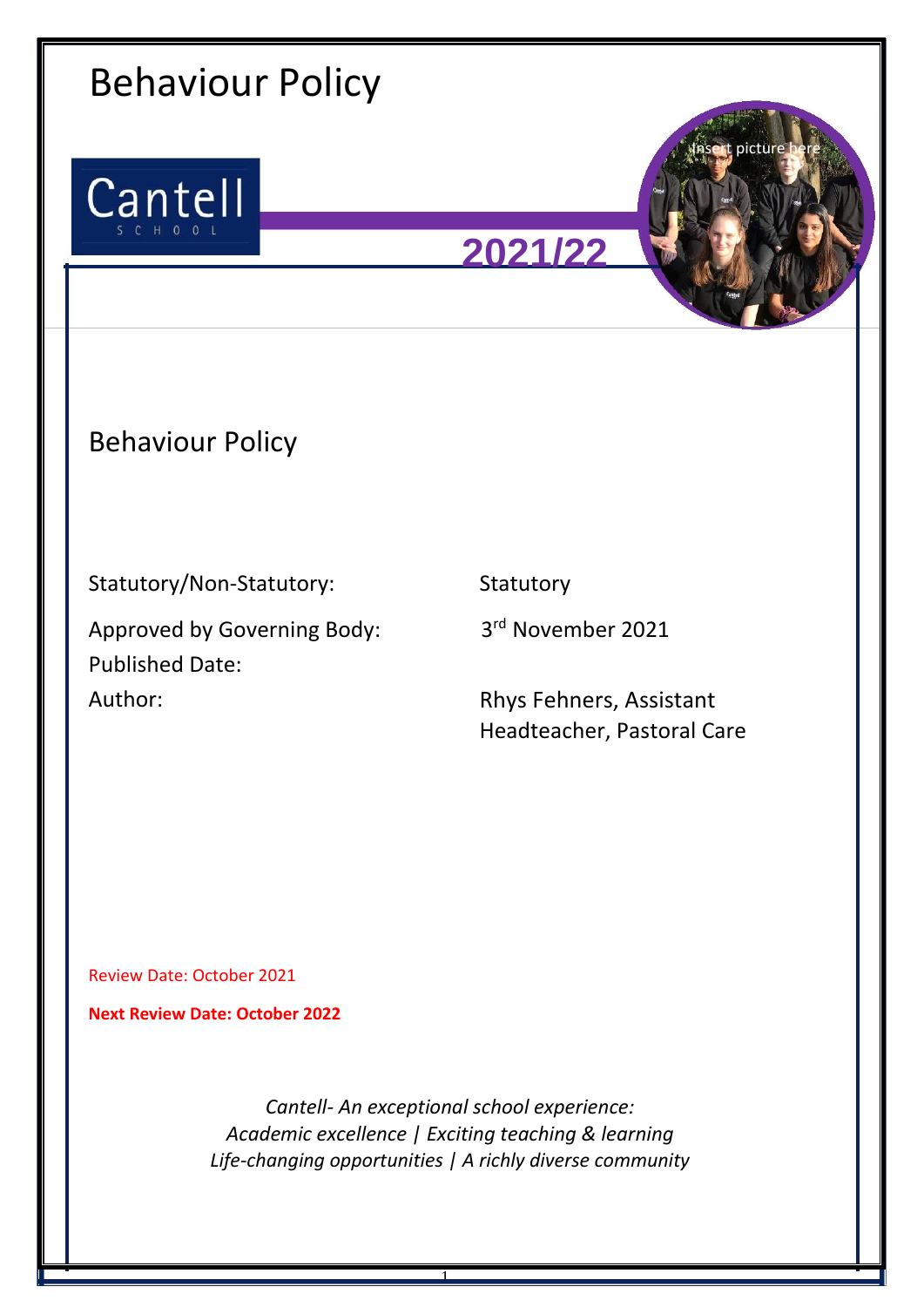### **Aims**

It is the school's aim that every member of the Cantell community feels valued and respected, and that each person is treated fairly and well.

The Cantell Cs (Courtesy, Co-operation, Commitment, Creativity and Challenge) are a set of core values that underpin all that we do.

The school behaviour policy is therefore designed to support these values in such a way that all members of the school can live and work together in a positive way. It aims to promote an environment where everyone is happy, safe and secure so that people can work together with the common purpose of helping everyone to learn. It is intended to:

- Encourage children to have high expectations of their own behaviour
- Foster independence and self-discipline so that each student learns to accept responsibility for his/her own behaviour
- Encourage positive, caring, attitudes towards everyone where achievements at all levels are acknowledged and valued
- Establish a consistent approach to behaviour throughout the school
- Make boundaries of acceptable behaviour clear and ensure safety
- Raise awareness about appropriate behaviour and promote it through positive reinforcement.

It is important that all adults working in school encourage good behaviour throughout the school and act appropriately when unacceptable behaviour is observed.

- This policy reflects current legislation, accepted best practice and complies with the government guidance set out in:
- Exclusion from maintained schools, academies and pupil referral units in England (September 2017)
- Changes to the school suspension and exclusion process during the coronavirus outbreak (March 2021 to cover period between 25 September 2020 and 24 Septembers 2021)
- Behaviour and discipline in schools Advice for Headteachers and school staff (January 2016)
- Searching, screening and confiscation Advice for Headteachers, school staff and governing bodies (January 2018).
- Use of reasonable force Advice for Headteachers, staff and governing bodies (July 2013)
- Checklist for school leaders to support full opening: behaviour and attendance (July 2020)

# **The Cantell Cs**

Courtesy – Be respectful and kind Co-operation – Pull together Commitment – Make a positive contribution Creativity – Think differently Challenge – Push yourself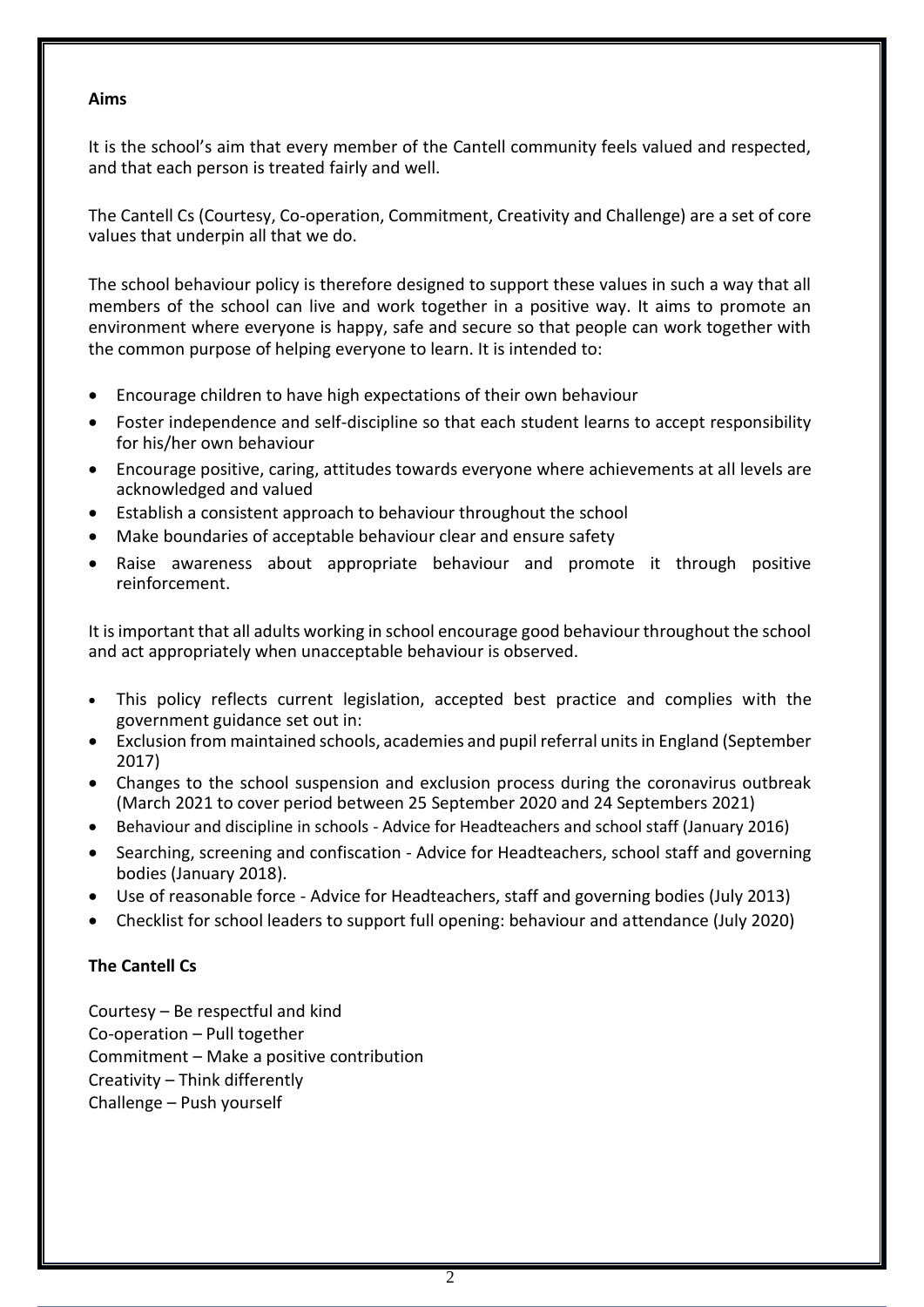### **Restorative Approaches**

A restorative approach provides an alternative to the belief that punishment alone will change behaviour and achieve compliance. It is an educative approach, helping those involved to learn how to change. Using these opportunities for personal development is one of the most powerful means of self-improvement.

As a school, we seek to develop students as respectful and responsible, rather than compliant, learners, not just while they are attending, Cantell school but outside school and after they have left. A restorative approach assists the development of, and repair of, relationships between members of the Cantell community. The approach is respectful of the dignity of all concerned.

### **Roles and Responsibilities**

In order for students to make exceptional progress at Cantell School, every member of the school community has a responsibility to behave responsibly.

### **Students' responsibilities are to:**

- Work to the best of their abilities
- Remain focussed, attentive and committed in lessons and allow others to do the same
- Treat everyone with courtesy and respect
- Be punctual for the start of school and every lesson
- Follow the guidance and instructions provided by school staff in a respectful and timely manner
- Take care of property and the environment in and out of school
- Conduct themselves in a respectful and responsible way when representing the school in public (see Student Conduct Outside of School below)
- Be responsible community members, who play an active role in the safe and harmonious running of the school and wellbeing of the community.

## **Staff responsibilities are to:**

- Foster a safe learning environment, in which all children can achieve
- Treat all children with respect and courtesy
- Maintain high expectations of good behaviour and provide clear and reasonable guidance and instructions
- Use rewards, rules and consequences clearly and consistently
- Raise children's self-esteem and develop their full potential
- Deal with any incidents promptly and inform parents when necessary
- Recognise that each child is an individual and to be aware of his/her needs

#### **Parents' responsibilities are to:**

- Make their children aware of appropriate behaviour in all situations
- Encourage independence and self-discipline
- Show an interest in all that their child does in school
- Foster good relationships with the school
- Be aware of the school's behaviour expectations and to support the school in the implementation of this policy
- Alert the school as soon as there are any concerns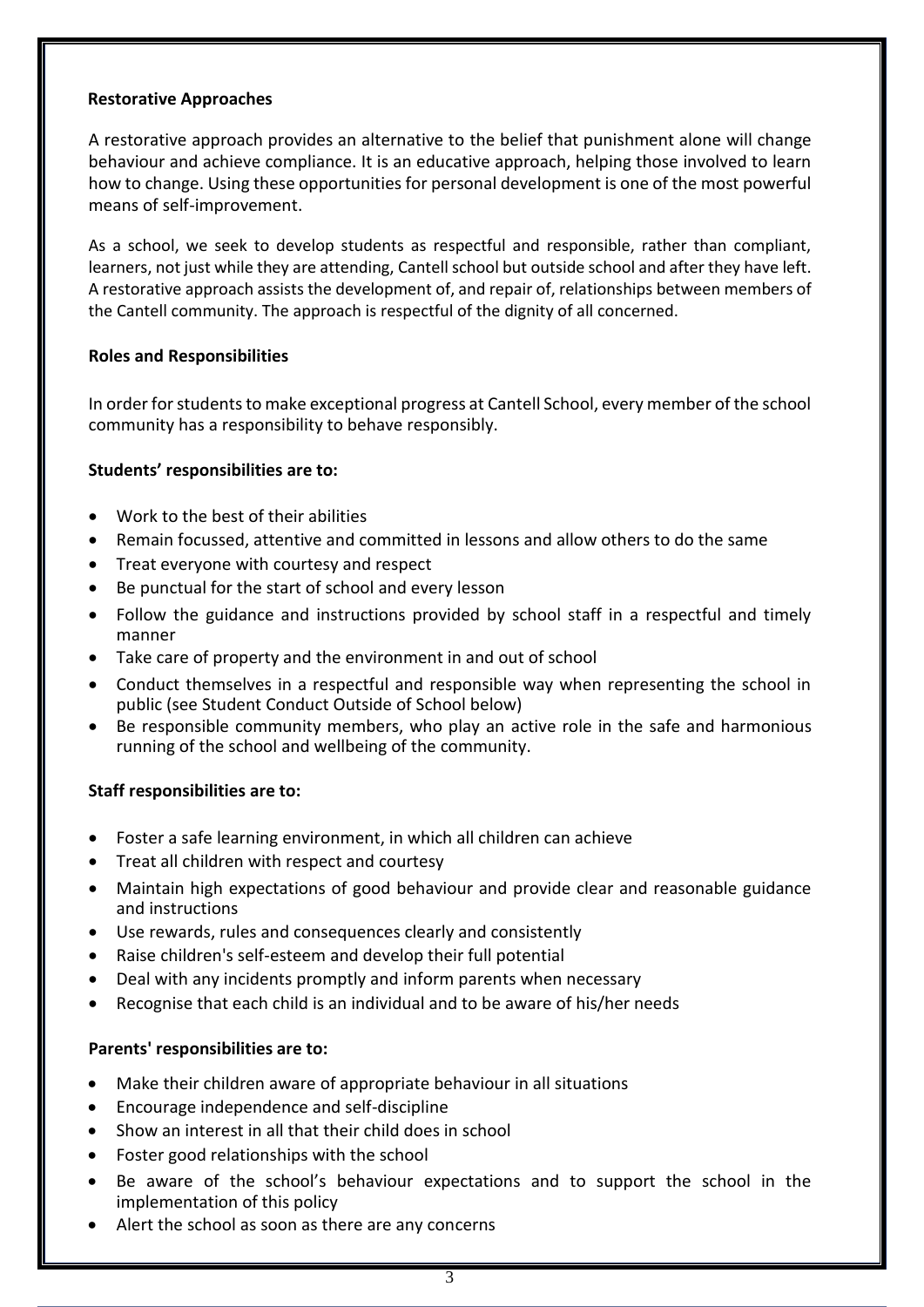### **Positive Behaviour**

At Cantell, we believe that good behaviour is best promoted and developed by drawing attention to, and rewarding, good behaviour and positive contributions to school life.

- Rewards are more effective than punishment in motivating students
- Praise and encouragement should far outweigh the frequency of reprimands and consequences.
- **What we do to encourage positive behaviour?**
- Make clear our expectations of good behaviour and discourage unsociable behaviour by promoting courtesy and mutual respect
- Encourage children to take responsibility for their own actions and behaviour
- Praise good behaviour and effort
- Prefects, and other Student Leaders, have specific responsibilities to role model excellent behaviour
- Encourage children to make the right choices and consider the consequences of their actions
- Hold assemblies that recognise those children with outstanding behaviour and attitudes to learning
- **What we do to reward positive attitudes?**
- Immediate verbal praise or written comments on a student's work
- The allocation of achievement points for making a positive contribution
- Contact parents to let them know how their child has behaved well
- Displaying students' work in the classroom to acknowledge their achievements
- Praise during reward assemblies
- Send postcards home
- Regular Commitment to Learning (CTL) rewards and events for those students meeting and exceeding expectations

## **What we do if a student does not meet our expectations for behaviour in school?**

Not meeting our expectations can include, but is not limited to:

- Disrupting the learning of others
- Not completing classwork or homework
- Not following staff instructions in a respectful and timely manner
- Physical abuse to staff or students
- Verbal abuse to staff or students
- Threatening behaviour to staff or students
- Damage to property
- Being in possession of a prohibited item (see searching, confiscation and screening section below for list of prohibited items)
- Theft
- Bullying including cyber bullying
- Racist/homophobic or otherwise hateful language and actions
- Sexual harassment or abuse to staff or students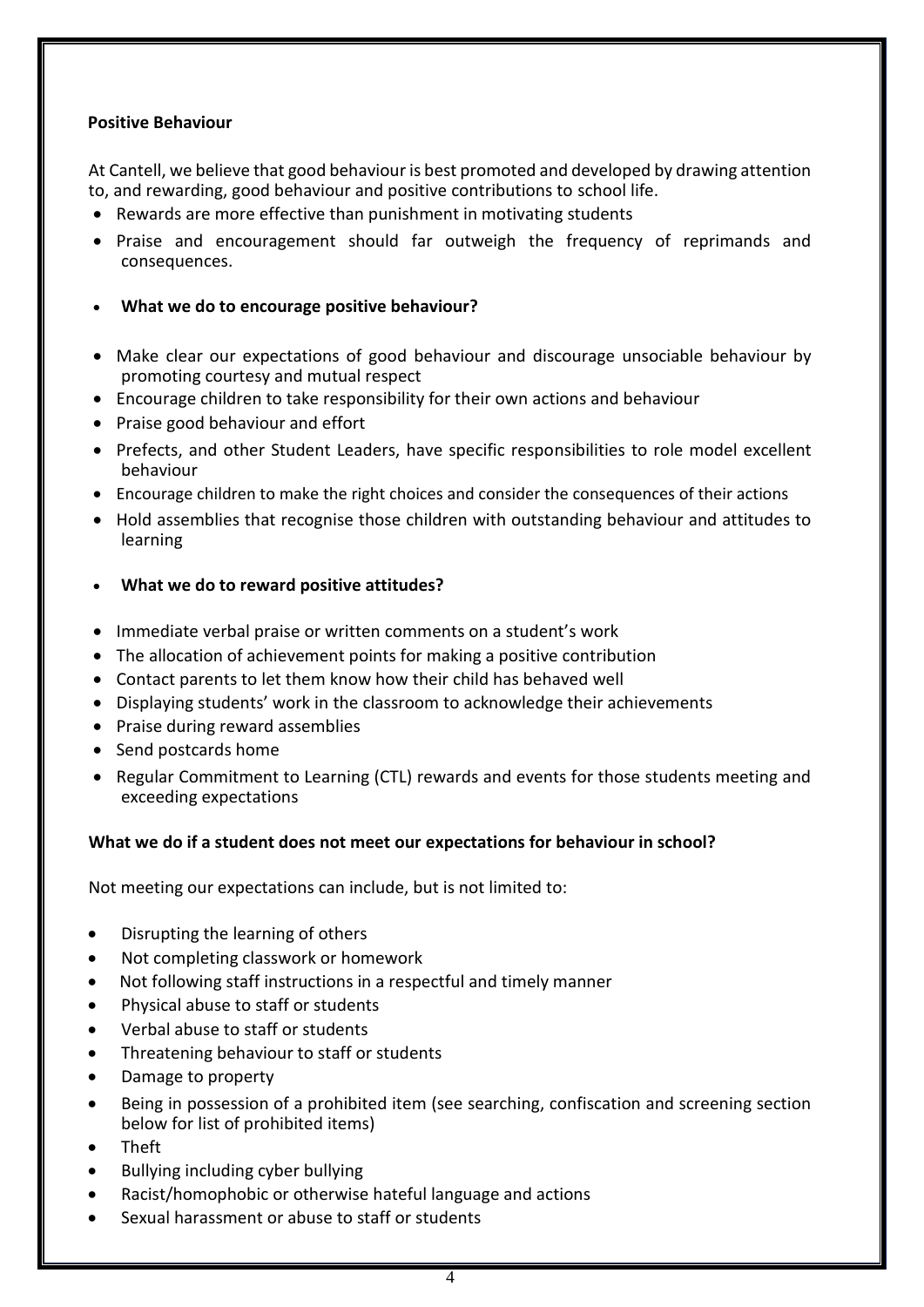## **If a student does not meet our expectations then we would:**

- Raise the issue with the student using clear and consistent language
- Encourage the student to take responsibility for their own conduct and behaviour
- Allocate a behaviour point and log the incident on SIMS
- Set an appropriate sanction (see consequences below)
- Inform parents and look for parental support
- If a situation is not able to be resolved by the class teacher they will escalate the consequence to an appropriate member of staff – Faculty leader, Year Leader or to a member of the SLT
- Support students to restore positive relationships through 'restorative approaches'
- If a student persistently fails to meet expectations further support would be given in conjunction with parents through:
- Cantell Alternative Pathways or;
- A respite or Managed Move to another school for a fresh start or;
- A temporary placement at Southampton City Councils' Pupil Referral Unit (PRU)

#### **Consequences**

At Cantell, we believe every action has a consequence: this may be positive or negative. If a student's behaviour is unacceptable, a consequence may be put in place. Consequences are designed to promote positive behaviour and support students to establish how they can improve their behaviour.

A clear distinction needs to be made between minor and more serious behaviour incidents and a clear distinction in the sanction. Students need to be aware that the failure to rectify a particular behaviour trait can lead to an escalation of consequences.

#### **Low level classroom disruption sanction guidance**

- 1. Name on board and verbal warning with explanation to re-adjust behaviour
- 2. Second verbal warning and tick next to name explaining that they will be buddied to the year leader for a reflection period (Teacher logs BP and phone call home)
- 3. Reflected to year leader via an email to mediation. Year leader conversation (10 minutes time to reflect) with parents contacted by year leader. Year leader to set an appropriate sanction.

When logging behaviour points the teacher must access the Behaviour tab via their class register. On filling out the behaviour point they must select an appropriate type, write comments as to what happened and when contact home was made and with whom, select the subject the behaviour occurred in using the subject drop down box and recorded the action taken by the class teacher in the drop down box.

#### **Repeated low level behaviour across lessons in a day**

Any student who is reflected from two lessons during a day may be isolated with the year leader who will contact home. Once contact has been made, communication with the parent and student will take place.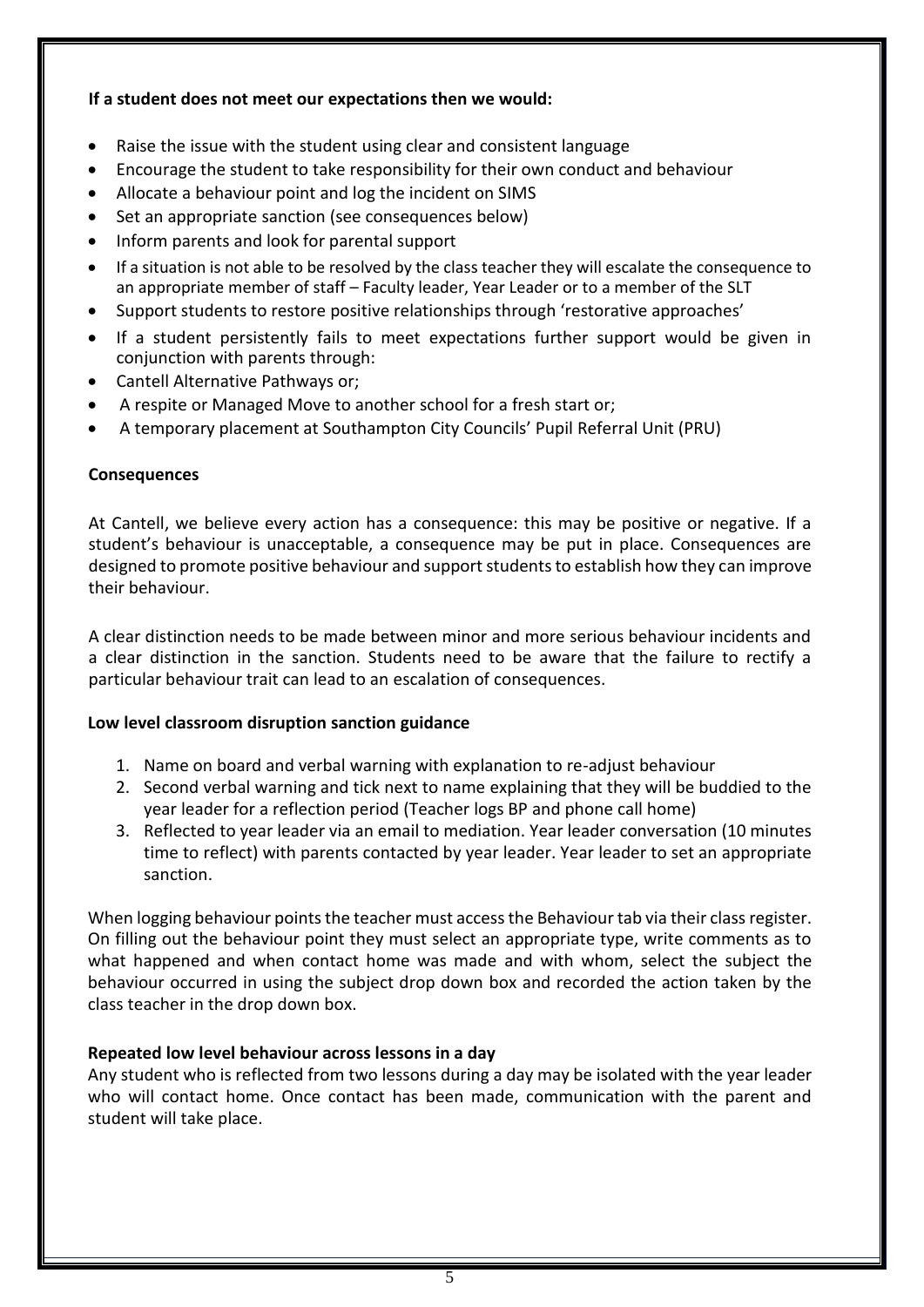As per guidance in the Behaviour and Discipline in Schools: advice for head teachers and school staff, Jan 2016, Cantell School employs a range of sanctions. These can include, but are not limited to:

- A verbal reprimand and or writing the student's name on a board in class.
- Extra work or repeating unsatisfactory work until it meets the required standard.
- The setting of written tasks such as a letter of apology or a reflective review statement
- 10 minute timeout in a 'buddy' classroom to reflect on their behaviour.
- Loss of privileges for instance the loss of a prized responsibility, representing the school in a sporting or other activity, or not being able to participate in a non-uniform day.
- Catch-ups including after school and at weekends.\*
- School based community service or imposition of a task such as picking up litter or weeding school grounds: tidying a classroom: helping clear up the dining hall after meal times: or removing graffiti.
- Regular reporting including early morning reporting: scheduled uniform and other behaviour checks: or being placed "on report" for behaviour monitoring.
- Removal from mainstream lessons to our school based Alternative Provision for students who repeatedly cause disruption or commit a serious breach of this policy.
- A Fixed Term Internal Exclusion (normally between 1 and 5 days)
- A Fixed Term External Exclusion (normally between 1 and 5 days).
- Permanent Exclusion

*\*It is the expectation that an issued Catch-Up is completed. After school Catch-Ups longer than 20 minutes will be communicated via letter, text, email or phone call, however, parental consent is not required. Failure to attend will result in a longer afterschool Catch-Up with the Extended Leadership team or the Senior Leadership Team on Wednesdays, Fridays or Mondays. Failure to attend these will result in a Headteachers' Catch-Up on Saturday mornings from 1030 to 1200 or on inset days.*

#### **Bullying**

We have a zero tolerance approach to all forms of bullying, including but not limited to the use of homophobic language, Racism and Sexual harassment. We expect all members of the Cantell community to treat each other with courtesy and respect and where behaviour falls short of this, a consequence is set in line with this policy. If the bullying does not cease, then the sanctions will be escalated. Students are educated in what is acceptable behaviour - either when dealing with others face-to-face or when online - and are supported to report bullying behaviour they have encountered or witnessed to an appropriate adult. (Please see the Anti-Bullying Policy)

#### **Internal Exclusions**

In most instances for more serious or persistent breaches of the behaviour policy, Cantell School will use formal Internal Exclusions, where students work outside of lessons on English, Maths and Science activities. Toilet breaks are allowed and lunch is ordered for students who don't have their own packed lunch. However, in more serious or repeated cases, an external exclusion will be issued.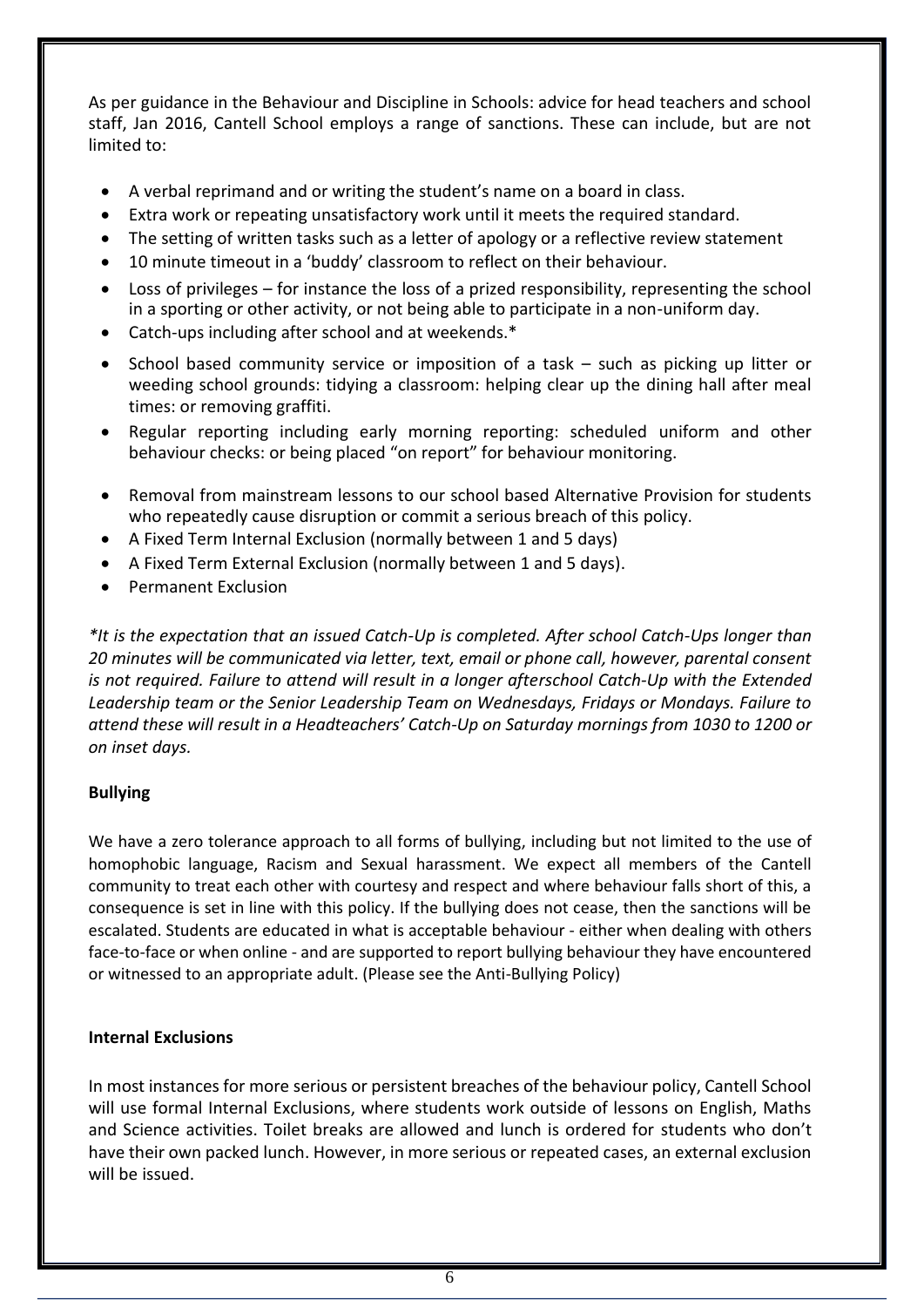### **External Exclusions**

In very serious cases, and in accordance with 'Exclusion from maintained schools, academies and pupil referral units in England (September 2017),' it may be necessary for the Headteacher to exclude a child. The exclusion will either be for a set period (temporary), or permanently, with parent's right of representation to the Governing Body. The Headteacher will only exclude students as a last resort, after an internal investigation and the decision will never be taken lightly.

When establishing the facts in relation to an exclusion decision the head teacher must apply the civil standard of proof; i.e. 'on the balance of probabilities' it is more likely than not that a fact is true, rather than the criminal standard of 'beyond reasonable doubt.' This means that the head teacher should accept that something happened if it is more likely that it happened than that it did not happen.

All external exclusions are reported to the local authority and behaviours that could result in an exclusion include but are not limited to:

- Persistent disruptive behaviour
- Repeatedly not following staff instructions
- Not complying with an Internal Exclusion (the student will still be expected to complete the internal exclusion on their return before returning to lessons)
- Physical abuse to staff or students
- Verbal abuse or threatening behaviour to staff or students
- Damage to property
- Being in possession of a prohibited item (see Searching, Confiscation and Screening section below for list of prohibited items)
- Theft
- Bullying including cyber bullying
- Racist abuse
- Sexual misconduct or harassment
- Homophobia, transphobia or any prejudice based on sexual orientation or identity
- Undermining the safe and efficient running of the school

A re-integration meeting will be held after every external exclusion, where it is compulsory for a parent or person with parental responsibility, to attend. A review of the exclusion and a discussion of additional support that may be required for the student to successful return to school will be had. Minutes of this meeting will be kept with the exclusion paperwork and used for future reference.

As with all sanctions at Cantell School, a child's personal circumstances and possible SEN status will be considered before any sanction is applied. Additional support will be put in place for those children most at risk of exclusion.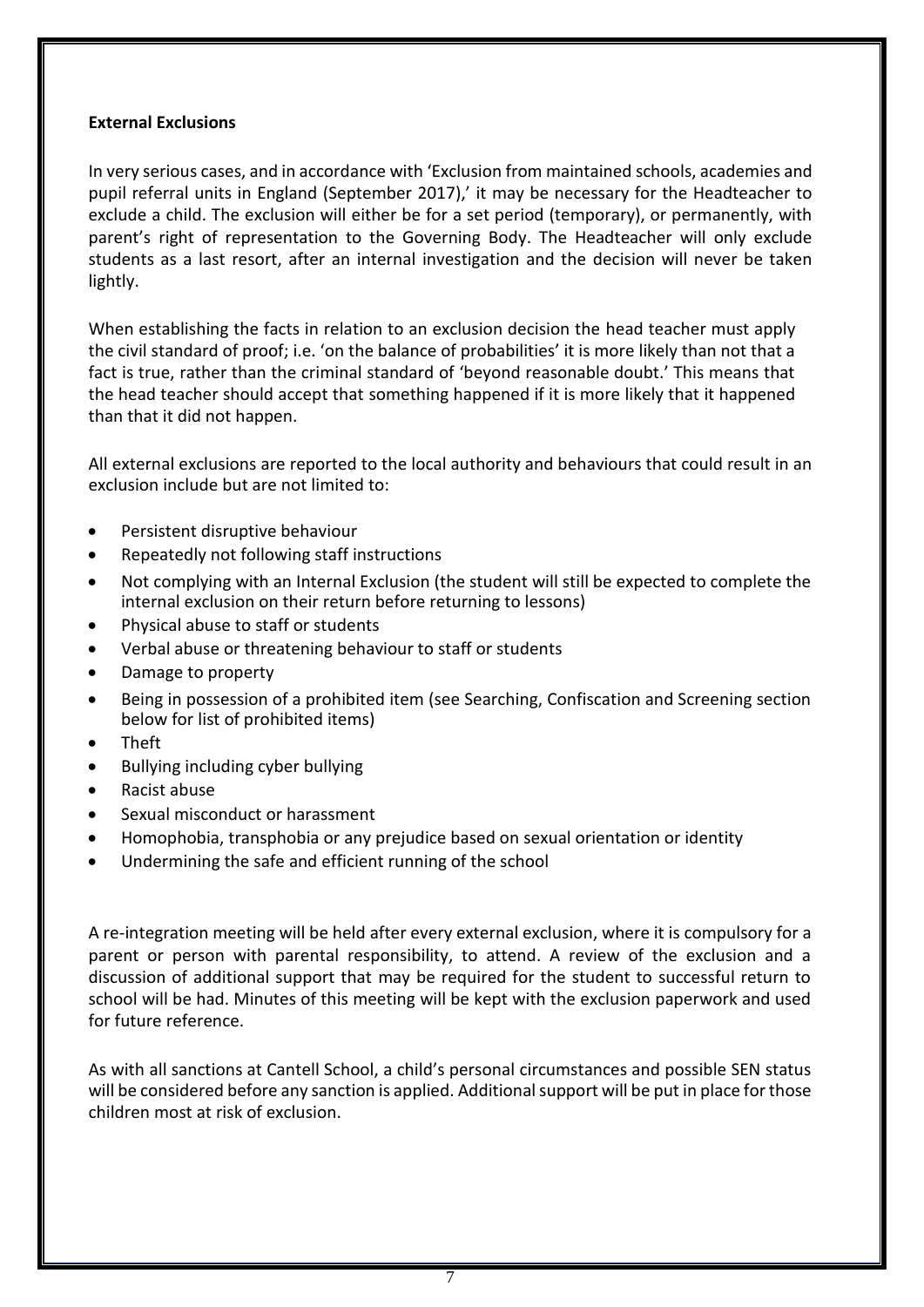#### **Permanent Exclusion**

In response to a serious breach or persistent breaches of this policy; and where allowing the student to remain in school would seriously harm the education or welfare of the student or others in the school, head teacher may decide to permanently exclude the student. This would only be done after a thorough internal investigation where, as per any exclusion, the head teacher must apply the civil standard of proof; i.e. 'on the balance of probabilities' and where there is no reasonable alternative.

### **Student Conduct Outside of School**

Students are expected to conduct themselves responsibly outside of Cantell School and meet school expectations for good behaviour at all times. The school is very keen to promote responsible behaviour outside of school and will recognise and/or reward students in school for their achievements outside of school. Parents are encouraged to contact their child's Head of Year when these achievements occur so we can celebrate these achievements. The school will also praise and reward students when we receive positive feedback from the local community.

Should an incident of poor behaviour be observed or reported to the school however, it may be appropriate for the school to sanction the student. This is likely to be the case if the behaviour meets any of the criteria above or has a negative impact on the running of the school, threatens to or causes harm (physical or otherwise) to any member of the community, or adversely affects the reputation of the school.